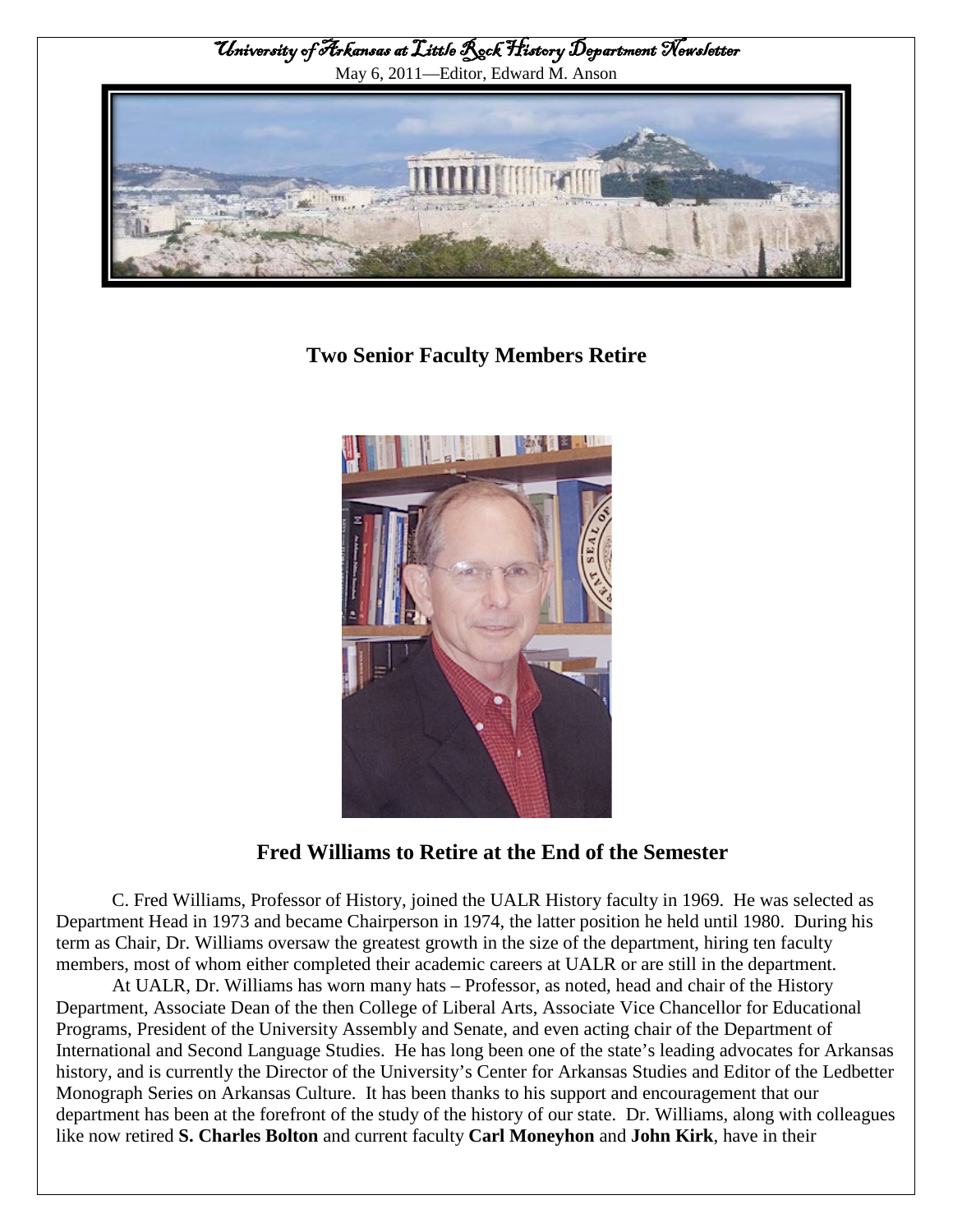monographs brought much of our state's history from the archives and personal remembrances to the community at large.

Outside of the university he has likewise occupied important leadership positions, including being the secretary-treasurer of the Agricultural History Society, and is past president of the Arkansas Association of College History Teachers, the Little Rock Volunteers in Public Schools, and the West Little Rock Rotary Club,

Professor Williams has received many honors in his career, including the Arkansas Historical Association's Lifetime Achievement Award, the University of Arkansas at Little Rock's and the College of Arts, Humanities and Social Sciences' Faculty Excellence Awards for Service, and was designated Humanist of the Year by the Arkansas Humanities Council. In so many different ways Fred has made himself a resource for the community. He is always available to speak to school or community groups and in particular has written or co-written teaching grants benefitting local public schools totalling more than two and half million dollars.



 **Leroy T. Williams Retires** 

**L.T. Williams**, Associate Professor, joined the department in 1977, winning the university's first Excellence in Teaching Award in 1996 and the college award in 2007. He has received awards in teaching from UALR's Black Student Body and from the Organization for Students with Disabilities, and was nominated for the William Cherry "Great Teachers Award," Baylor University, Texas. Williams was the campus Director of Equal Employment Opportunity and Affirmative Action from 1980 to 1984 and was Associate Vice Chancellor for Academic Affairs in 1992-1993. He served three tours of duty in South Vietnam, with Mobile Construction Ten (U.S. Navy), in support of the Third Marine Division.

**We will miss our departing colleagues.**

# **History Department Awards Scholarships**

**Jim Stallings,** a double major in History and Journalism, who is on the Forum staff, and who will graduate with History Honors, and **Daniela Vial**, another double major in History and International Business and a member of the UALR women's golf team, were selected by the Department as this year's Dr. Edward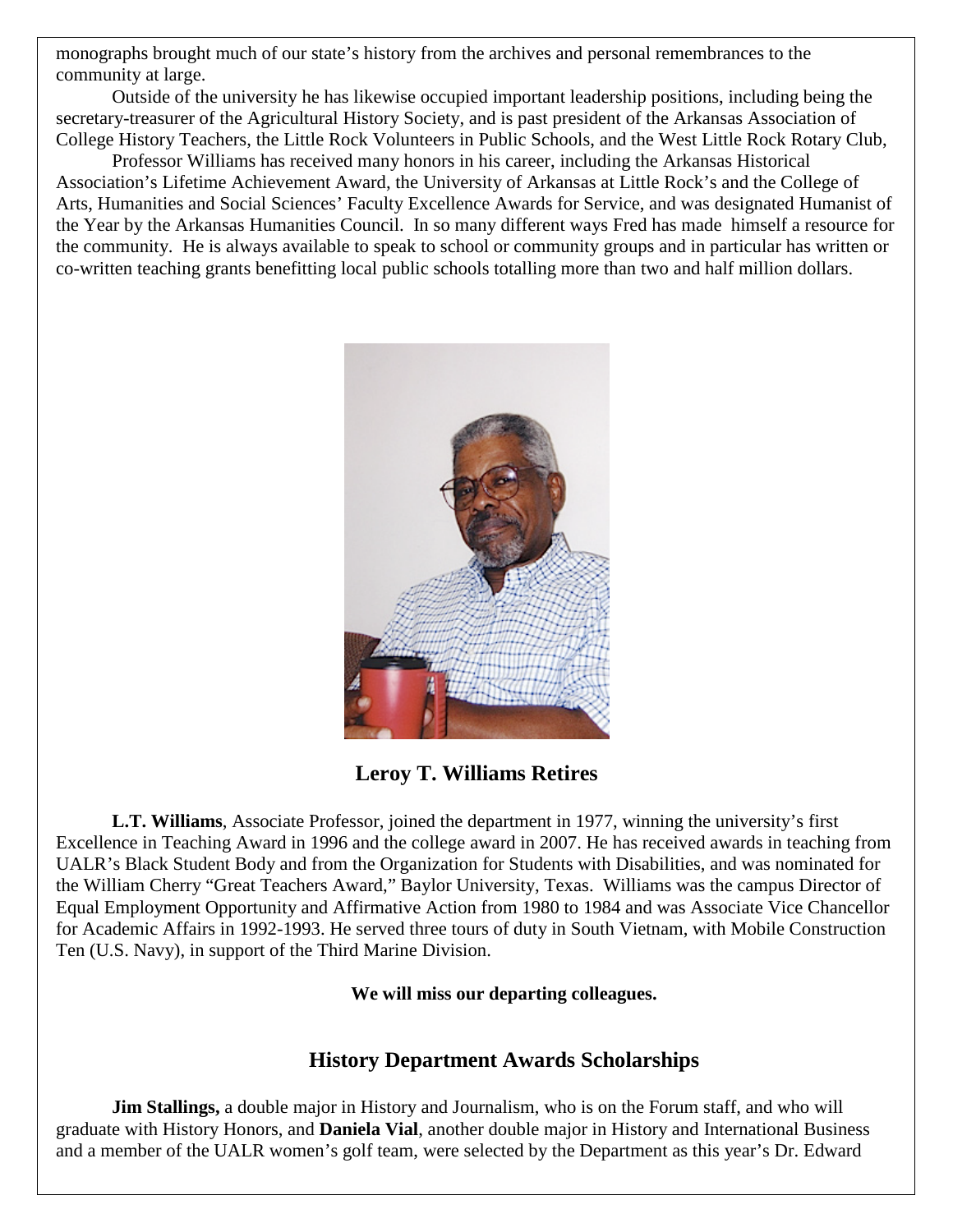Madden and Lucy Dorothy Anson III Award winners. This award is given to the History Department's most outstanding graduate, in this case graduates, and in addition to the recognition carries a cash prize. It was created to honor the parents of current History faculty member Edward M. Anson IV. Professor Anson's late father taught economics and finance and was an academic administrator at a number of institutions, worked for the Federal Reserve System, and was prior to his death president of a bank consulting firm. Both he and Mrs. Anson were veterans of World War II and both were purple heart recipients. Mrs. Anson currently lives in Texas. **Sarah Dunlap**, a History major with a Middle Eastern Studies minor and a 4.00 GPA, was awarded the Craig Powell Memorial Scholarship. This scholarship was established in memory of Craig Powell, a student at UALR who died tragically in a motorcycle accident. **Anitra Van Prooyen**, History major and secondary education minor, received the David O. Demuth Scholarship. Mr. Demuth, a successful businessman and civic leader in the city of Benton, was an enthusiastic supporter of the History Department prior to his death. **Jeffery Stewart**, undergraduate History major, was awarded the Richard B. Dixon Undergraduate Scholarship. This scholarship was established by the former students of Richard Dixon, an emeritus member of the Department. It is a testimony to Mr. Dixon's abilities as a teacher that so many of his students wished to thank him in this way for what he had done for them. As one of those who organized the scholarship in his name expressed, "Mr. Dixon was not just a teacher he was an educator." **Crystal Shurley**, undergraduate History major, and **Dorothy Reason**, undergraduate History major and Anthropology minor, jointly received the Booker Worthen Scholarship. William Booker Worthen was the grandson of the founder of the former Worthen Bank and Trust Company and husband of History Institute Life Member Mary Worthen and father of Bill Worthen, the Director of the Historic Arkansas Museum.

The following graduate students have received Jack Freshour scholarships: **Jennifer Boykin**, who holds a BA in Art History from the University of Arkansas at Monticello, and currently a Graduate Assistant at the Butler Center for Arkansas Studies; **Jennifer Pierce**, BA in History from UALR, and Education Assistant at the Clinton Library; **Kimberly Wessels**, BA in History from UALR, and Graduate Assistant at the UALR Archives at the Arkansas Studies Institute; **Amanda Whitley**, BA in History from the University of Central Arkansas, and a Graduate Assistant at the UALR Archives at the Arkansas Studies Institute. Jack Freshour was a successful highway contractor and board member of the University's History Institute, who presented the Department with gifts totaling \$100,000 to finance graduate scholarships. A long-time supporter of UALR and its History Department, he attended class at UALR and particularly remembered a Civilization class he took from Mrs. **Frances Ross**, described by a colleague as "a UALR legend and the University's most senior tenured teacher."

## **The Iota Zeta Chapter of Phi Alpha Theta, the Honorary Society for Students of History, Announces New Members**

The following students have been selected for membership in this national History Honorary Society: **Jeremy Wayne Green, Carla Y. Nelson, Edwin Brian Mitchell, Jeffery Stewart, Nicole Brewer, Rani Steven Hugo, David G. Steward, Steven Kenneth Unger, Richard Steven Hibbs, Jr., Nancy Ward, Vicki Hinkson, Katie Works, Philip McGarry, Janet Fisher, Stephen Arnett.** This year's initiation will be at Cajun's Wharf, in Little Rock, Saturday, April 30. Phi Alpha Theta is "a professional society whose mission is to promote the study of history through the encouragement of research, good teaching, publication and the exchange of learning and ideas among historians." To be eligible for membership undergraduate students must complete a minimum of 12 semester hours (4 courses) in History, achieve a minimum GPA of 3.1 in History and a GPA of 3.0 or better overall. Membership is not limited to History majors.

# **The UALR Public History Program Celebrates its 30th Anniversary**

The Public History Program will celebrate its thirtieth anniversary with a reception at the Arkansas Studies Institute, in downtown Little Rock, across from the River Market. We have been lucky to have a long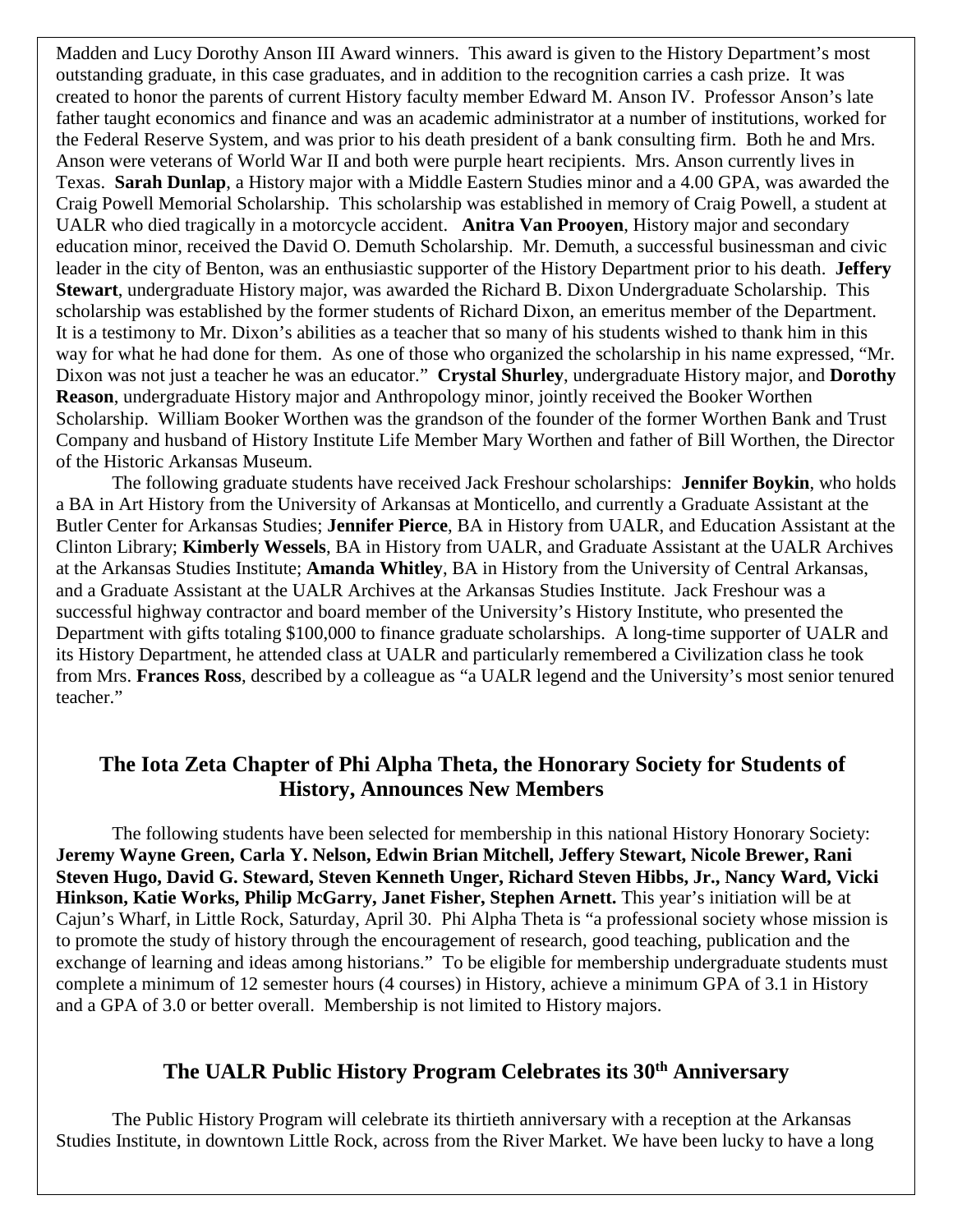list of distinguished graduates of the graduate program. Please contact the History Department if you would like to attend. The reception will be Saturday, May 21, from 1 to 4PM.

### **Faculty News**

**Ed Anson**, Professor, edited two book chapters for OxBow Press's *The Time of the Successors (323-281 BC)*, chaired a session and gave a paper, "Did Alexander the Great Voluntarily Curtail His Conquest of the East?" at the Southwestern Social Science meeting, March 16-19, Las Vegas, Nevada, continues work on two monographs, *After Alexander: The Age of the Successors*, Wiley-Blackwell (Malden, MA and Oxford), and *Alexander the Great: Themes and Issues*, Continuum Press (London and New York), gave a paper at the Department's work in progress session (WIMP), February 18, chairs the Faculty Senate's Faculty Governance Committee, serves on the Undergraduate Curriculum Review Task Force and the University Scholars Policy Advisory Council, and completed the Little Rock Half Marathon, March 6, finishing with a PR (personal record) and in the top half of his age division (do note not the top half of all finishers, just the old fogies).

**Clea Bunch**, Assistant Professor and Chair of the Middle East Studies Program, in the past month, has given five public talks on Egypt (a UALR forum, Farm Bureau, Stephens Inc., Arkansas Committee on Foreign Relations and St. Marks), two radio interviews, on interview for the Democrat Gazette and one for Channel 7. I spoke to the Arkansas Committee on foreign relations on February 7 (Jim Guy Tucker and the Arkansas Secretary of State were there taking notes). There was just a small blurb in the newspaper interview and the same for television; they interview for 15 minutes and put in 10 seconds!

**John A. Kirk** (Chair and Donaghey Professor of History) gave a talk to the Pulaski County Historical Association on Sunday, February 13, at the Central High Visitors Center. Titled "Battle Cry of Freedom: Little Rock, Arkansas, and the Freedom Rides at Fifty" the talk commemorated Black History Month and the fiftieth anniversary of the Freedom Rides this year. Kirk looked at the larger national and regional story of the freedom rides and at Little Rock's and Arkansas's place in that story. An article based on the talk will appear in the August 2011 edition of the Arkansas Review. Kirk's new co-edited book *Arsnick: The Student Nonviolent Coordinating Committee in Arkansas* will be published by the University of Arkansas Press this summer.

**Jeff Kyong-McClain**, Assistant Professor, on Saturday, February 19<sup>th</sup>, gathered twenty China scholars from nineteen universities in eleven states and five countries at the Arkansas Studies Institute in downtown Little Rock to participate in the Chinese History in Geographical Perspective conference. The scholars came to Little Rock to present their latest research on Chinese history, religion and culture and show how it was informed by taking geographical considerations into account. The event was bookended with keynote addresses by two of the leading historians of China in the United States: Laura Hostetler, Professor of History at the University of Illinois at Chicago, and Peter Bol, Professor of East Asian Languages and Civilizations and Director of the Center for Geographical Analysis at Harvard University. The event was free and open to the public, and over the course of the day, about sixty people attended. On Sunday morning, conference participants attended a workshop on using GIS technology in the study of Chinese history, taught by Peter Bol, with assistance provided by UALR's geographer Jess Porter and the director of the Institute for Economic Advancement's GIS lab, Sunny Farmahan. A published volume, composed of many of the papers, is in the works, and will be edited by the conference co-organizers Dr. Kyong-McClain and Professor Yongtao Du (History, Oklahoma State). The conference was supported by many units from within and without UALR: College of Business, College of Arts, Humanities, and Social Sciences, Office of Research and Graduate Studies, Department of History, Office of the Provost, Arkansas Humanities Council, and the China and Inner Asia Council of the Association for Asian Studies.

**Kristin Mann**, Associate Professor, and Brad Minnick of the UALR English Department won a student success grant for the Social Studies and English Education programs at the university. This grant will provide netbooks for student teaching interns to communicate with each other and UALR professors. The netbooks will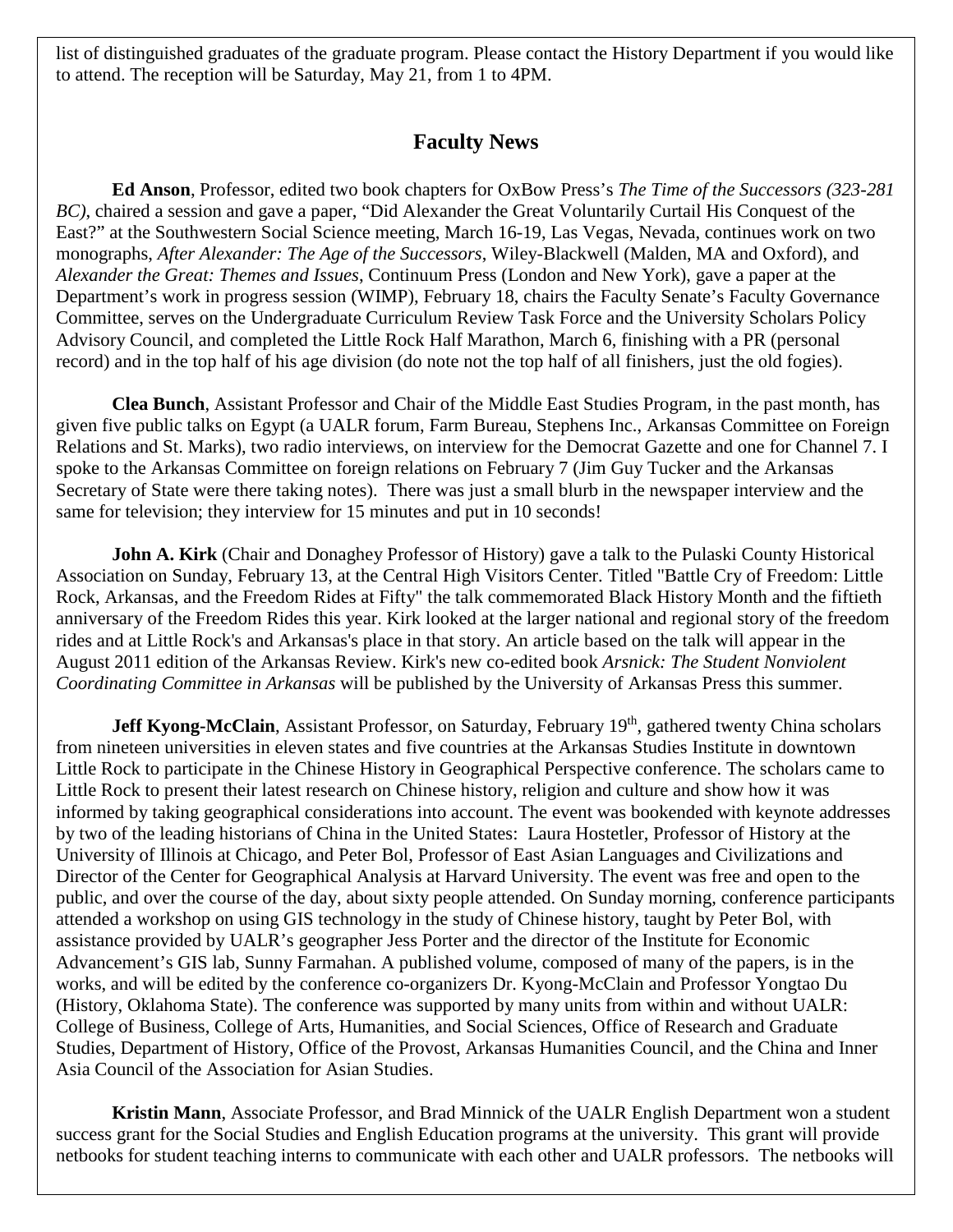also be used to prepare PowerPoint and visual materials for middle and high school classroom use. In addition, this student success grant funded the Professional Development Partnership, a series of workshops for UALR social studies & English education students and teachers in central Arkansas schools. Forty-five teachers attended the first PDP meeting in February. The Professional Development Partnership March meeting will be held at the Mosaic Templars Cultural Center on March 30 from 4:30-6:30. Participants will learn about using dramatics in the classroom and the literature and history of the Harlem Renaissance.

**Frances Mitchell Ross**, Assistant Professor, has completed compiling and editing a collection of biographical essays of United States District Judges of Arkansas who received commissions between statehood in 1836 and 1960. The biographies have been prepared by historians, lawyers and judges and focus on the lives of judges of both the eastern and western districts of the state. This is a project of Arkansas's Eighth Circuit Historical Society and will compliment the emphasis on developing district histories encouraged by the larger multi-state Historical Society of the Eighth Circuit. Ross is also the 2011 President of the Historic Preservation Alliance of Arkansas, the only statewide private non-profit preservation advocacy organization, which celebrates its 30th Anniversary this year. Ross continues as Chair of the Historic Arkansas Museum Commission.

**Laura Smoller**, Professor, delivered a paper (for a panel she organized), "How the Holy Grail Came to Valencia: Sacred History in Post-Tridentine Aragon", at the American Historical Association's annual meeting, Boston, Mass., January 7, 2011. She continues as medieval Europe section editor for *History Compass,* and participated in online editorial board meeting, January 25.

### **Department Hosts History Day**

The UALR History Department hosted the Arkansas District 7 National History Day competition for students around central Arkansas from 8:30AM-2:00PM, on Saturday, February 19, in the Donaghey Student Center. Over 250 students in grades 4-12 competed. This year's theme is Diplomacy and Debate in History: Successes, Failures, and Consequences. Students prepared research papers, websites, performances, documentaries, or exhibits related to a topic of their choice and this year's theme. Sample project topics included the decision to drop the atomic bomb, Ping-Pong diplomacy, the Dayton Peace Accords, Chinese relations with Tibet, and the careers of individuals such as Mohandas Gandhi and Margaret Thatcher. The History Department, Clinton Presidential Library, Arkansas History Commission, Mosaic Templars Cultural Center, Department of Arkansas Heritage, University History Institute, and Central High National Historic Site, as well as local schools, provided the 60 judges necessary to run the competition. Students who placed first, second, and third in their categories advanced to the state competition in Conway on April 16.

#### **Students Activities**

#### **Kaiser Coaches Students to Academic University and National Awards**

Two history majors advised by Professor **Thomas E. Kaiser** won awards in the UALR Undergraduate Research Exposition in April, 2010. **Anitra van Prooyen** won first place in the Humanities Division for her project "Why Did the Trains Stop? The Suspension of Jewish Deportations from Slovakia during the Holocaust," and **Jessica Jent** won third place in the Humanities Division for her project "The Nootka Sound Crisis: British Motivations for Pursuing War with Spain," which she researched and wrote while on an independent study with Dr. Kaiser. For winning first place in her division, Ms. Prooyen was chosen as the UALR Nominee to the Arts and Humanities section of the Curriculum on Undergraduate Research Posters-onthe-Hill Competition of 2011, and in February, Ms. van Prooyen was selected as one of only 74 winners nationally (out of nearly 700 applicants) by the Committee on Undergraduate Research to display her research